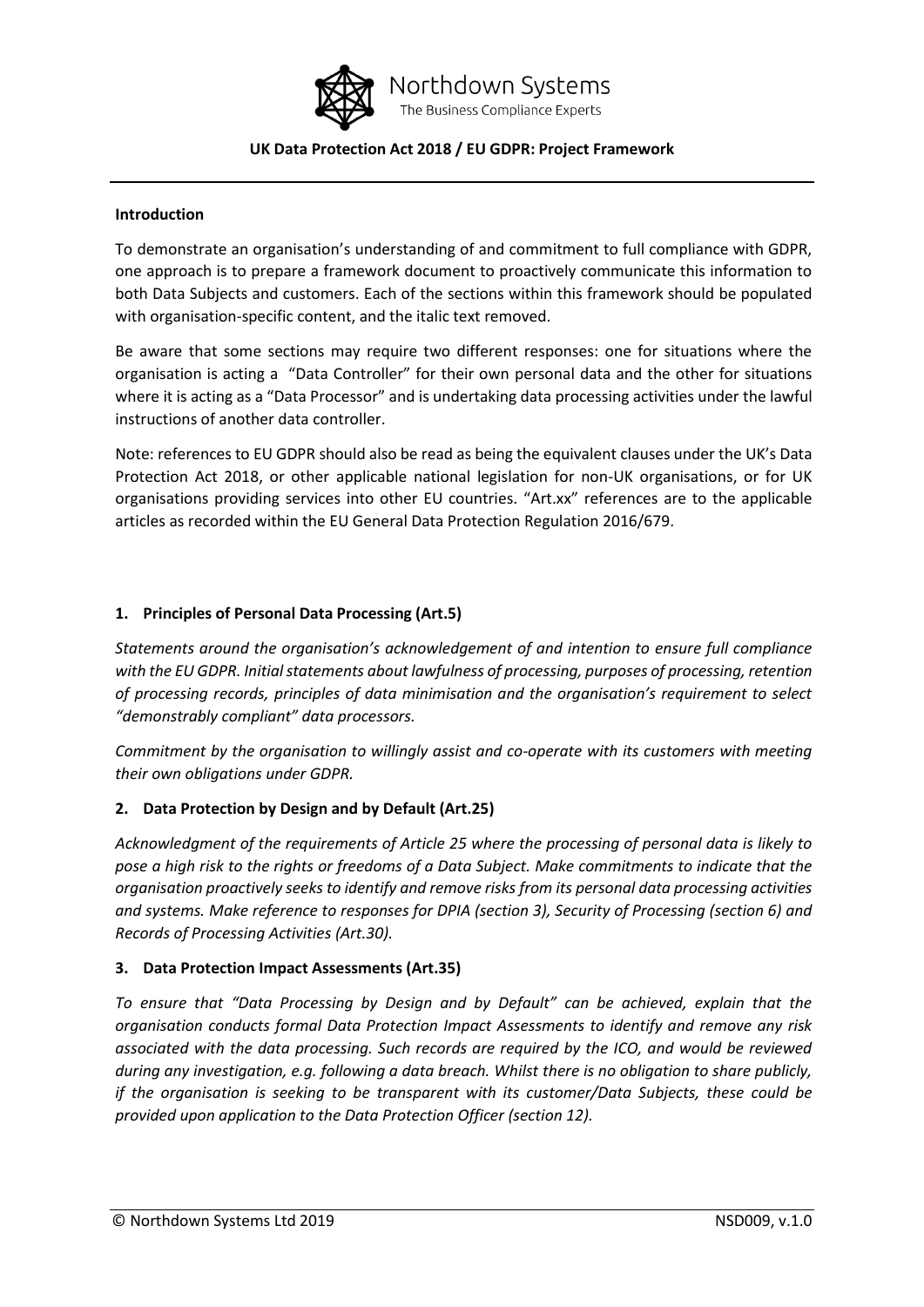

## **4. Lawfulness of Processing (Art.6)**

*Referring to privacy notices and impact assessments, each personal data processing activity needs to satisfy at least one of the legal bases defined in Art.6. This is an opportune place to highlight which ones apply to the organisation:*

- *Processing is carried out in accordance with the specific consent provided by the Data Subject*
- Processing of personal data is necessary for the performance of a contract with the Data Subject
- *Processing is necessary for compliance with legal obligations on the Data Controller*
- *Processing is necessary to protect the vital interests of the Data Subject*
- *Processing is necessary for tasks carried out in the public interest*
- *Processing is necessary for the legitimate interests of the Data Controller*

### **5. Security of Processing (Art.32)**

*Provide an overview of the range of technical and organisational controls which the organisation has implemented to deliver secure processing and remove risks to the personal data being processed. As an example, these might include:*

- *Approach to risk management (e.g. that specified in Sections 6 & 8 of ISO27001:2013)*
- *Personnel security controls, competencies, validations, training*
- *Security controls which ensure the confidentiality/integrity/availability of personal data*
- *Resilience of processes and systems (e.g. BCP/DR plans, redundancies, failovers etc.)*
- *Technical controls including encryptions, pseudonymisation, anonymisation*
- *Security testing and evaluations (config checks, pen tests, CREST/CHECK tests etc.)*
- *Details of external validation activities, or compliance with an approved code of conduct*

### **6. Records of Processing Activities (Art.30)**

*For all the organisation's activities which process personal data:*

- *Name and contact details of the Data Controller and DPO (if applicable, see section 12)*
- *Declared purposes of the processing of personal data*
- *Categories of Data Subjects and categories of personal data*
- *Categories of data recipients who may receive the personal data*
- *Details of any international data transfers (see section 7)*
- *Data retention periods and erasure methods*
- *Summary of technical and organisational controls*
- *Details of all data processing undertaking by processors*
- *Availability of such records to the supervisory authority on request (ICO)*

*Note: unless there is a risk to the rights or freedoms of Data Subjects, the processing is not occasional, or the data includes special categories, organisations employing under 250 persons may be exempt from much of this section.*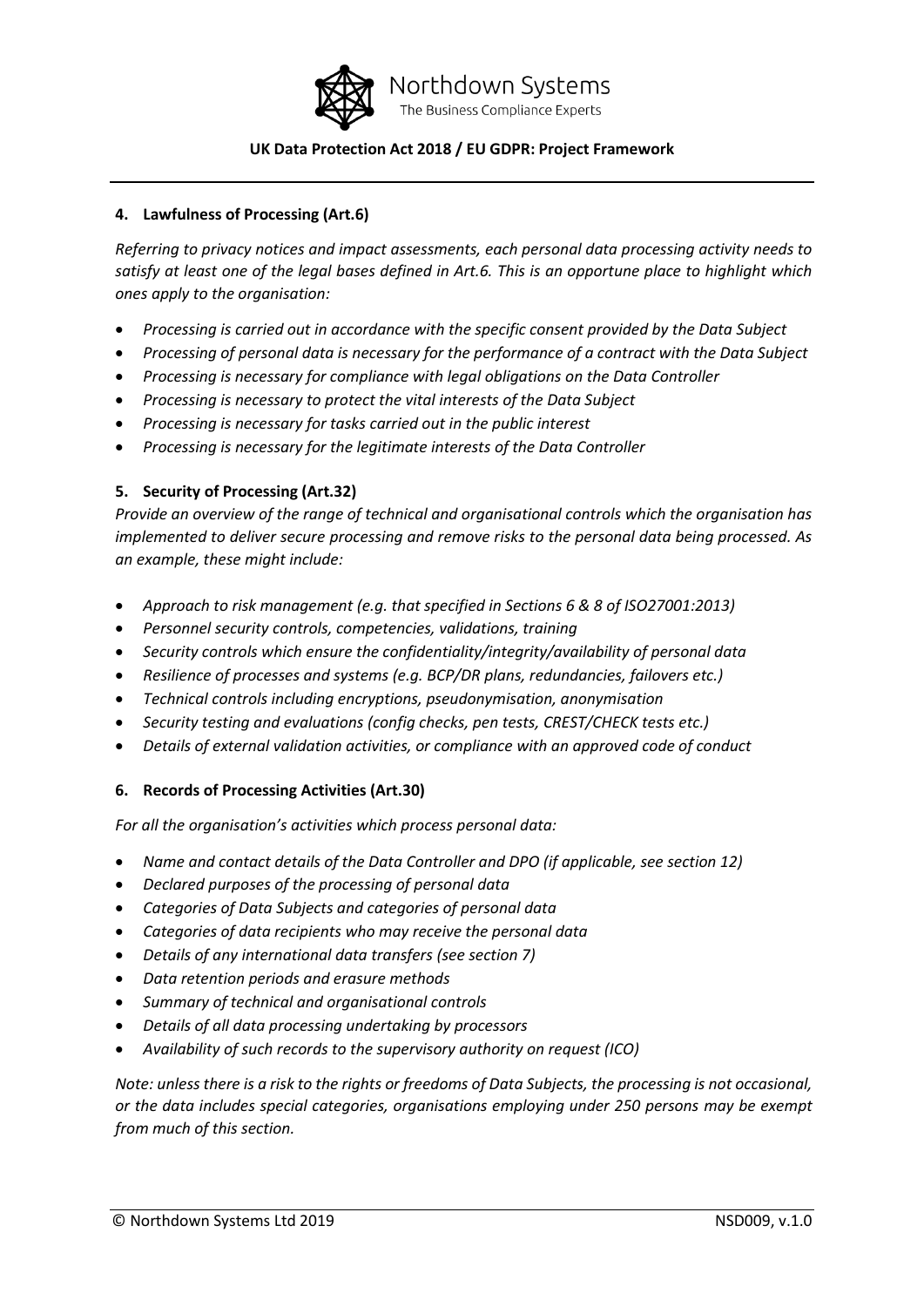

## **7. Personal Data Transfers to Third Countries (Art.44)**

*A summary of how the organisation intends to move personal data outside of the EU/EEA, if applicable, and including:*

- *Details of transfers based on adequacy decisions (see Art.45)*
- *Details of transfers subject to appropriate safeguards (see Art.46)*
- *Details of transfers subject to binding corporate rules (see Art.47)*

## **8. Data Controller & Data Processor**

### **Responsibilities of the Data Controller (Art.24)**

*Explain how the organisation undertakes data processing activities for which it is the Data Controller: e.g. for its own personnel, or for direct engagement with the public. Detail how the organisation selects its data processors (if applicable) to ensure that they are "demonstrably compliant" with GDPR. Include references to lawfulness and security of data processing (sections 4 and 5), Data Subject rights (section 9) and data breach management (section 10).* 

### **Responsibilities of the Data Processor (Art.28)**

*Explain how the organisation undertakes data processing activities where it is the Data Processor on behalf of another data controller (if applicable).*

### **Provision and Adherence to Documented Processing Instructions (Art.29)**

*Provide details of how (i) as a Data Controller, the organisation issues lawful instructions to its "demonstrably compliant" data processors as to how they are authorised to process personal data, and (ii) as a Data Processor, how the organisation expects to receive formal written instructions from the data controller which specify how the processing of personal data is to be undertaken.* 

### **Authority to Use Sub-Processors (Art.28)**

*Details of which sub-processors may be involved with the Data Controller's proposed activities (in advance of a Data Subject's decision to use the service, if applicable). The need to seek Data Subject's/ Data Controller's approval (subject to context) for any changes to sub-processors once the data processing activity has commenced.*

### **9. Data Subject Rights**

### **Right of Access by Data Subjects (Art.15)**

*Designing and implementing a process by which a Data Subject can request details of any personal data that is being processed or stored by the organisation, including details of processing etc. The process needs to include validation of the individual's identity, fulfilment of the request within 30 days, and issuing a response.*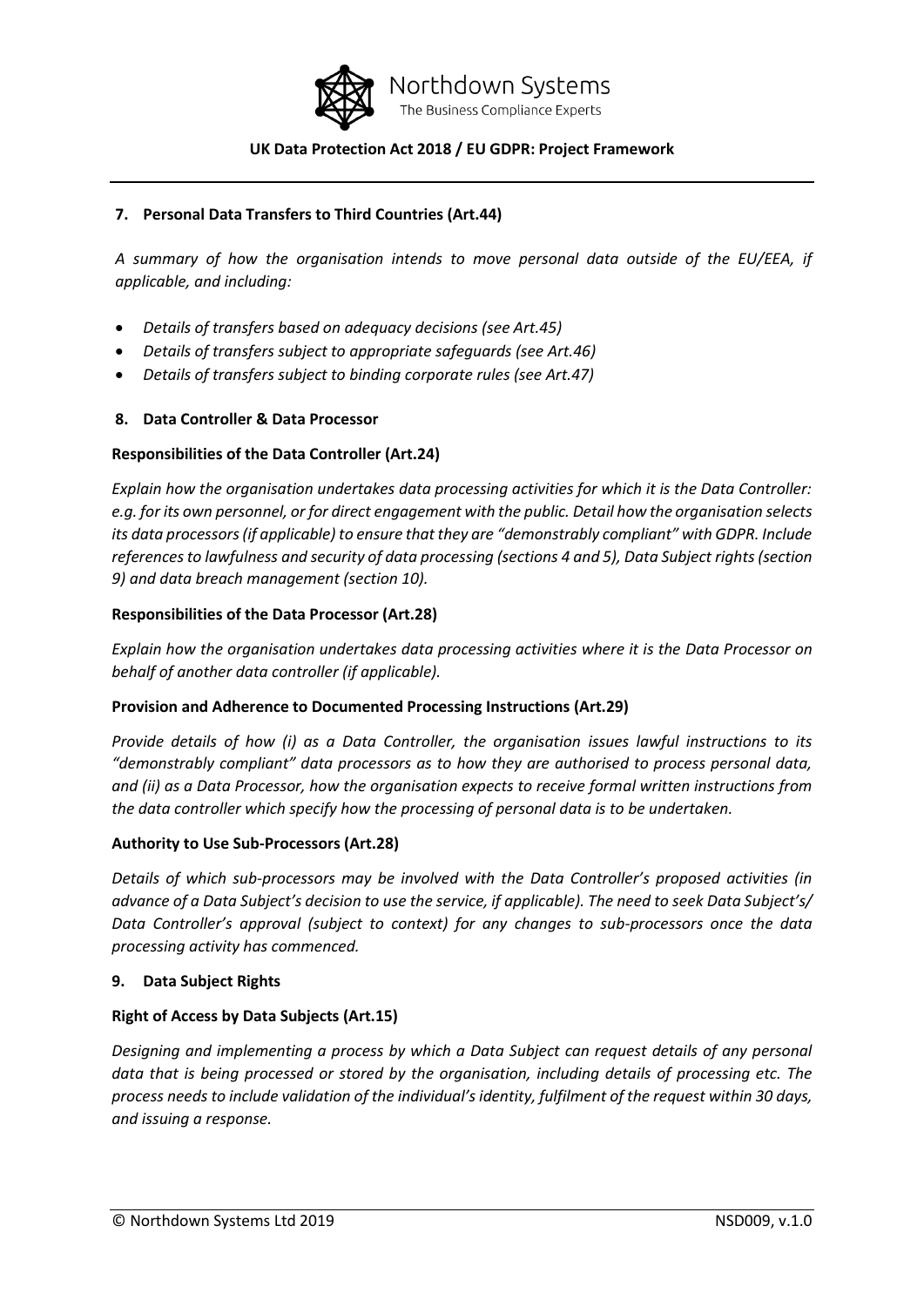

#### **Right to Rectification (Art.16)**

*Designing and implementing a process by which a Data Subject can request the correction or completion of personal data that is being processed or stored by the organisation. The process needs to include validation of the individual's identity, fulfilment of the request within 30 days, and issuing a confirmation.*

### **Right to Erasure (Art.17)**

*Designing and implementing a process by which a Data Subject can request that their personal data is permanently deleted when it is no longer required (in specific circumstances). The process needs to include validation of the individual's identity, fulfilment of the request within 30 days, and issuing a confirmation.*

#### **Right to Restriction of Processing (Art.18)**

*Designing and implementing a process by which a Data Subject can request a restriction of the continued processing of their personal data, in specific circumstances. The process needs to include validation of the individual's identity, implementation of the restriction within 30 days, and issuing a confirmation.*

#### **Right to Object (Art.21)**

*Designing and implementing a process by which a Data Subject can object to the processing of their personal data for specific activities, including direct marketing and profiling. The process needs to include validation of the individual's identity, fulfilment of the request within 30 days, and issuing a confirmation.*

### **Right to Data Portability (Art.20)**

*Designing and implementing a process by which a Data Subject can receive the personal data which they have provided to the Data Controller, in a commonly used and machine-readable format, and to have such data transmitted to another data controller where (a) the processing is based upon consent and (b) the processing is carried out by an automated means. The process needs to include validation of the individual's identity, fulfilment of the request within 30 days, and issuing a confirmation.*

#### **10. Data Breach Management**

### **Notification to Supervisory Authority (ICO) (Art.33)**

*An explanation of how the organisation will monitor and detect data breaches (including loss, theft, compromise, unauthorised access etc) and the implementation of a process for the validation and reporting of the breach to the supervisory authority (ICO) within 72 hours of becoming aware of the breach.*

#### **Notification to Affected Data Subjects (Art.34)**

*Having detected a data breach, an explanation of how the organisation will notify affected Data Subjects. This will require a number of different approaches – perhaps individual contact for small numbers, or public announcements for breaches affecting significant numbers of Data Subjects.*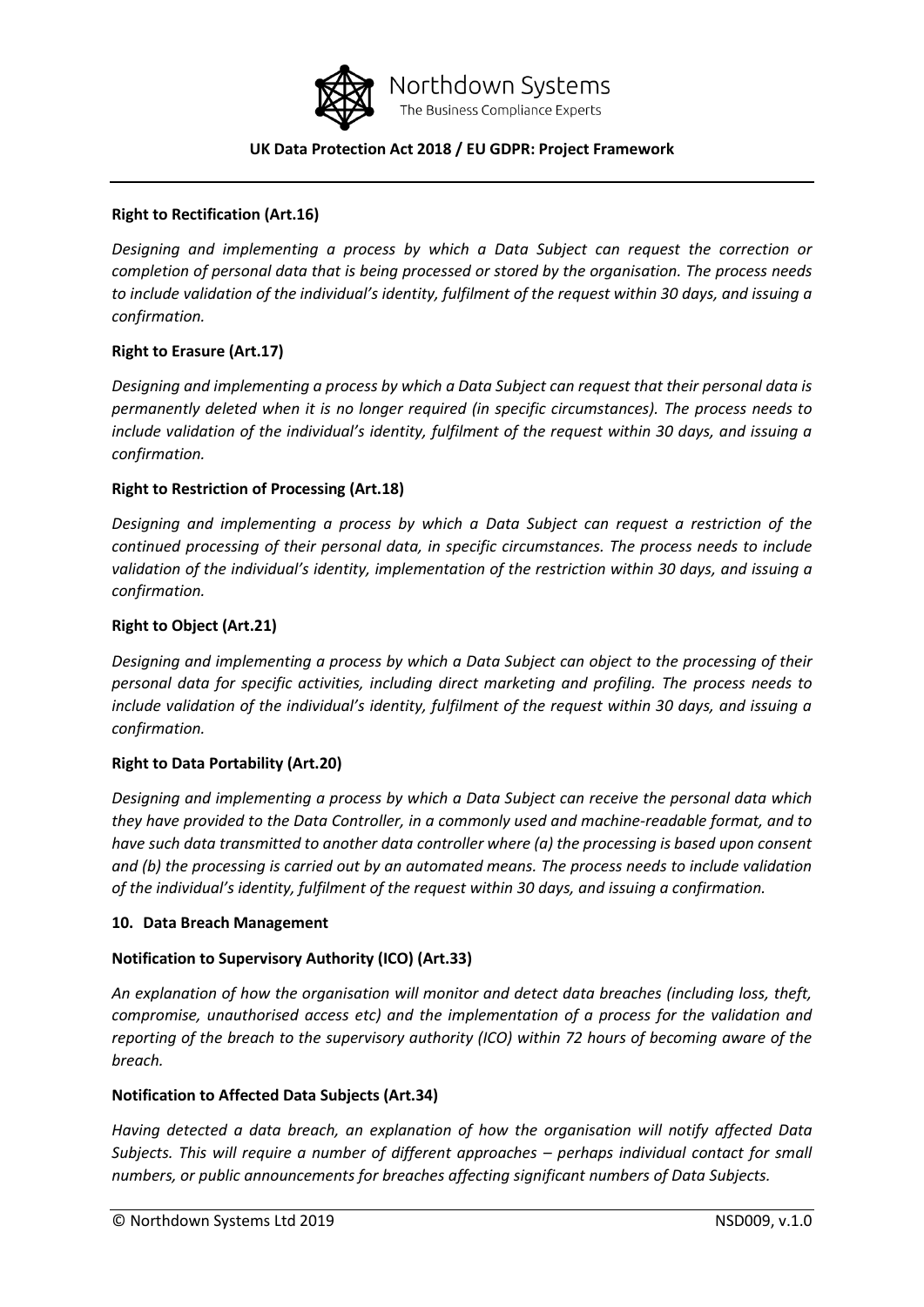

## **11. Co-operation with Supervisory Authority (ICO) (Art.31)**

*A statement which confirms that the organisation will willingly co-operate with the supervisory authority (e.g. ICO in the UK) on all matters related to data protection tasks within GDPR.*

*P.S. – remember the ongoing registration/payment requirements as communicated by the ICO.*

## **12. Data Protection Officer (Art.37-39)**

*Firstly, a determination of whether the organisation requires a Data Protection Officer as per the detailed requirements within Art.37 of GDPR:*

- *Processing is carried out by a public authority or body*
- *Processing operations require regular monitoring of Data Subjects on large scale*
- *Processing uses large quantities of special categories of personal data (as per Art.9)*
- *Processing involves details of criminal convictions or records (as per Art.10)*

*If not, then the organisation should consider which named role (not "DPO") should be used for interaction with Data Subjects etc.*

*If a DPO is required, an explanation of their function and role, and provide their contact details.*